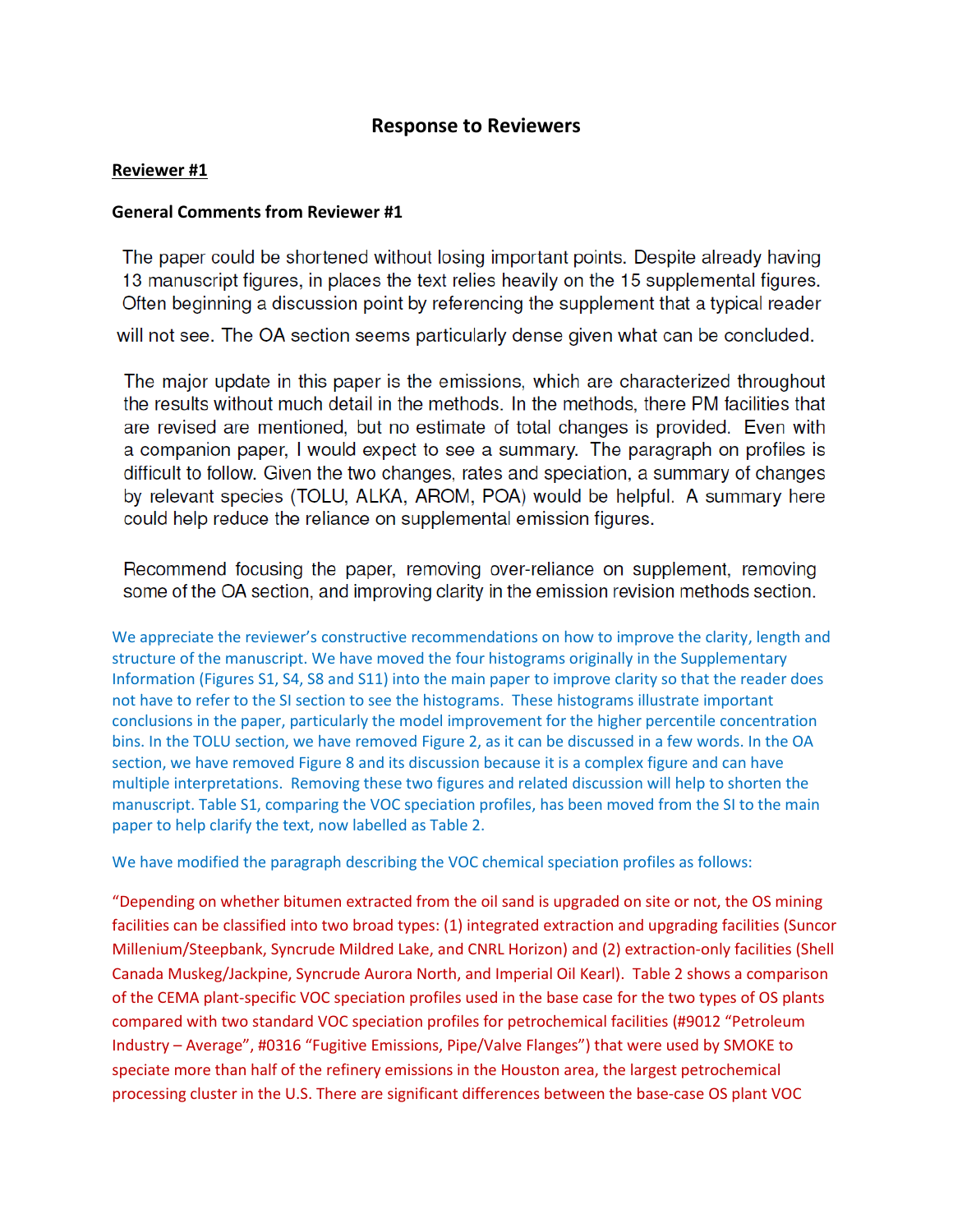speciation profiles and the two commonly used standard oil refinery standard profiles. The OS integrated extraction and upgrading plant profiles are higher in long-chain alkenes, toluene, and other aromatics than the standard oil refinery profiles, while the extraction-only OS plant stack profile has the highest long-chain alkane fraction. The two standard oil refinery profiles used in the base-case and revised-case simulations (for speciating U.S. and Canadian refinery emissions) have higher less-reactive species (e.g. propane, acetylene) and higher formaldehyde (profile #9012), than both the CEMA OS plant profiles. Note also that these differences in relative fractions result in substantial differences in the absolute emissions of certain groups of VOCs between the standard profiles for oil refineries and the facility-specific oil sand profiles. For reference, the aircraft-measurement-derived facility-specific VOC speciation profiles used for four OS facilities in the revised-emissions case are presented in Zhang et al. (2018). The aircraft-measurement-derived profiles in Zhang et al. (2018), and used here for the revised case, are composite profiles since they encompass plant, tailing pond and mining emissions. As such, they are not appropriate for comparison with the profiles in Table 2, which are specific to plant emissions."

**Table 2. Facility-specific VOC speciation profiles (mass fractions) applied to the surface mining facilities in the Athabasca oil sands region compared to standard speciation profiles for Canadian and U.S. petrochemical oil refineries (in ADOM-II chemical speciation). Data are based on Zhang** *et al.* **(2018) and references therein. All four profiles are used in the base case simulation.**

| <b>Species</b>                                        | Shell M/J,<br><b>Syncrude AN,</b><br><b>Imperial Kearl</b><br><b>Base-Case</b><br><b>Plant Profile</b><br>(CEMA) | <b>Syncrude ML,</b><br>Suncor,<br><b>CNRL</b><br><b>Base-Case</b><br><b>Plant Profile</b><br>(CEMA) | <b>CEPS Database</b><br><b>Standard</b><br>Profile #9012<br>for Oil<br><b>Refineries in</b><br><b>Base Case</b> | <b>SPECIATE</b><br><b>Database</b><br><b>Standard</b><br><b>Profile #0316</b><br>for Oil<br><b>Refineries in</b><br><b>Base Case</b> |  |
|-------------------------------------------------------|------------------------------------------------------------------------------------------------------------------|-----------------------------------------------------------------------------------------------------|-----------------------------------------------------------------------------------------------------------------|--------------------------------------------------------------------------------------------------------------------------------------|--|
| EC38 (Propane,<br>Benzene,<br>Acetylene)              | 0.0                                                                                                              | 0.0                                                                                                 | 0.247                                                                                                           | 0.176                                                                                                                                |  |
| EA3 (Alkane ≥C4)                                      | 0.90                                                                                                             | 0.71                                                                                                | 0.623                                                                                                           | 0.781                                                                                                                                |  |
| EA2 (Alkene ≥C3)                                      | 0.007                                                                                                            | 0.069                                                                                               | 0.031                                                                                                           | 0.002                                                                                                                                |  |
| <b>ETOL</b> (Toluene<br>and other mono-<br>aromatics) | 0.001                                                                                                            | 0.057                                                                                               | 0.005                                                                                                           | 0.008                                                                                                                                |  |
| EARO (Multi-<br>functional<br>aromatics)              | 0.0003                                                                                                           | 0.099                                                                                               | 0.003                                                                                                           | 0.003                                                                                                                                |  |
| <b>EHCO</b><br>(Formaldehyde)                         | 0.00001                                                                                                          | 0.0003                                                                                              | 0.110                                                                                                           | 0.0                                                                                                                                  |  |

Columns do not add up to unity due to "unaccounted for" or "unassigned" species and/or due to consideration of reactivity weighting for the ADOM-II mechanism.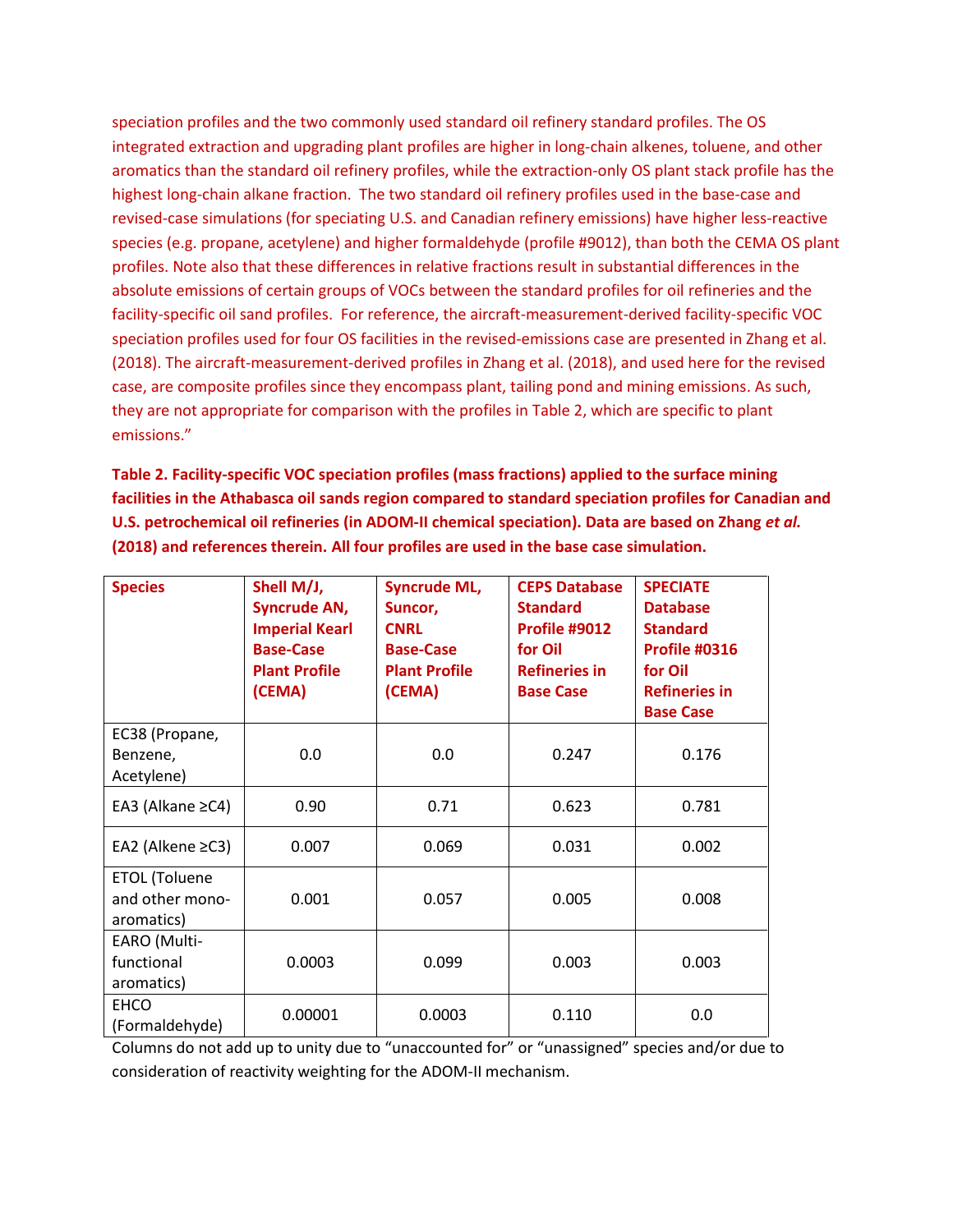Refinery Profile #9012 is a profile from the Canadian Emissions Processing System (Moran, M.D., M.T. Scholtz, C.F. Slama, A. Dorkalam, A. Taylor, N.S. Ting, D. Davies, P.A. Makar, S. Venkatesh, An Overview of CEPS1.0: Version 1.0 of the Canadian Emissions Processing System for Regional-Scale Air Quality Models. In Proc. 7th AWMA Emission Inventory Symp., Research Triangle Park, North Carolina, Air & Waste Management Association, Pittsburgh, Oct. 28-30, 1997.)

As recommended by the reviewer, we have also added a table quantifying the changes to total facility emission rates between the base case and the revised run. This table enables a reader to see the changes in total species emission rates for each facility without needing to refer to the SI to see the 4 emission change maps (Figures S2, S5, S9, S12 in original manuscript). Below is the new table.

**Table 1. Facility total emission rates for three lumped organic species and PM2.5 calculated with the bottom-up, base case inventory, CEMA facility-specific VOC profiles (labeled Base Case) and the topdown measurement-derived rates (labeled Revised Emission case, scaled to tonnes/year for VOCs or tonnes/Aug&Sept for PM2.5). Emission rate increase/decrease of more than ±500 tonnes compared to base case is shown in red/blue.**

|                           | Suncor – $M/S$ |                 | Syncrude - ML |                | $Shell - MR/J$ |                 | <b>CNRL - Horizon</b> |                |
|---------------------------|----------------|-----------------|---------------|----------------|----------------|-----------------|-----------------------|----------------|
| <b>Species</b>            | <b>Base</b>    | <b>Revised</b>  | <b>Base</b>   | <b>Revised</b> | <b>Base</b>    | <b>Revised</b>  | <b>Base</b>           | <b>Revised</b> |
|                           | Case           | <b>Emission</b> | Case          | Emission       | Case           | <b>Emission</b> | Case                  | Emission       |
|                           |                | Case            |               | Case           |                | Case            |                       | Case           |
| <b>Mono-Substituted</b>   | 486            | 1,112           | 806           | 1,539          | 6.8            | 72              | 135                   | 393            |
| <b>Aromatics (TOLU)</b>   |                |                 |               |                |                |                 |                       |                |
| <b>Multi-Substituted</b>  | 1,457          | 1,569           | 5,273         | 1,696          | 746            | 88              | 1,125                 | 500            |
| <b>Aromatics (AROM)</b>   |                |                 |               |                |                |                 |                       |                |
| Long Chain                | 5,636          | 13,488          | 12,348        | 10,022         | 1,690          | 14,384          | 2,651                 | 23,779         |
| <b>Alkanes (ALKA)</b>     |                |                 |               |                |                |                 |                       |                |
| <b>Particulate Matter</b> | 1251           | 2537*           | 1021          | 3648*          | 459            | 2423*           | 402                   | 1015*          |
| $(PM_{2.5})$              |                |                 |               |                |                |                 |                       |                |

\* based on 2-month emission (Aug&Sept) rather than based on annual estimate (Zhang et al., 2018)

We have added the following text to the emissions description in Methods section of paper to discuss this new table:

"Table 1 compares the facility emission rates for four species for the base case and revised-emissions case. The changes are not consistent from species to species and are not uniform across facilities. For example, the ALKA species showed a large decrease for one facility but increases for the other facilities. Likewise, for a given facility, some species showed increases and some species showed decreases. The SI includes emission difference maps for the oil sand region (absolute and relative differences) showing the spatial distribution of changes. The changes are largest over the surface mines and tailing ponds. The revised PM<sub>2.5</sub> emissions in Table 1 are derived only for summer months (sum of August and September) due to the uncertainties in extrapolating measurement-based dust emissions to other seasons (Zhang et al., 2018)"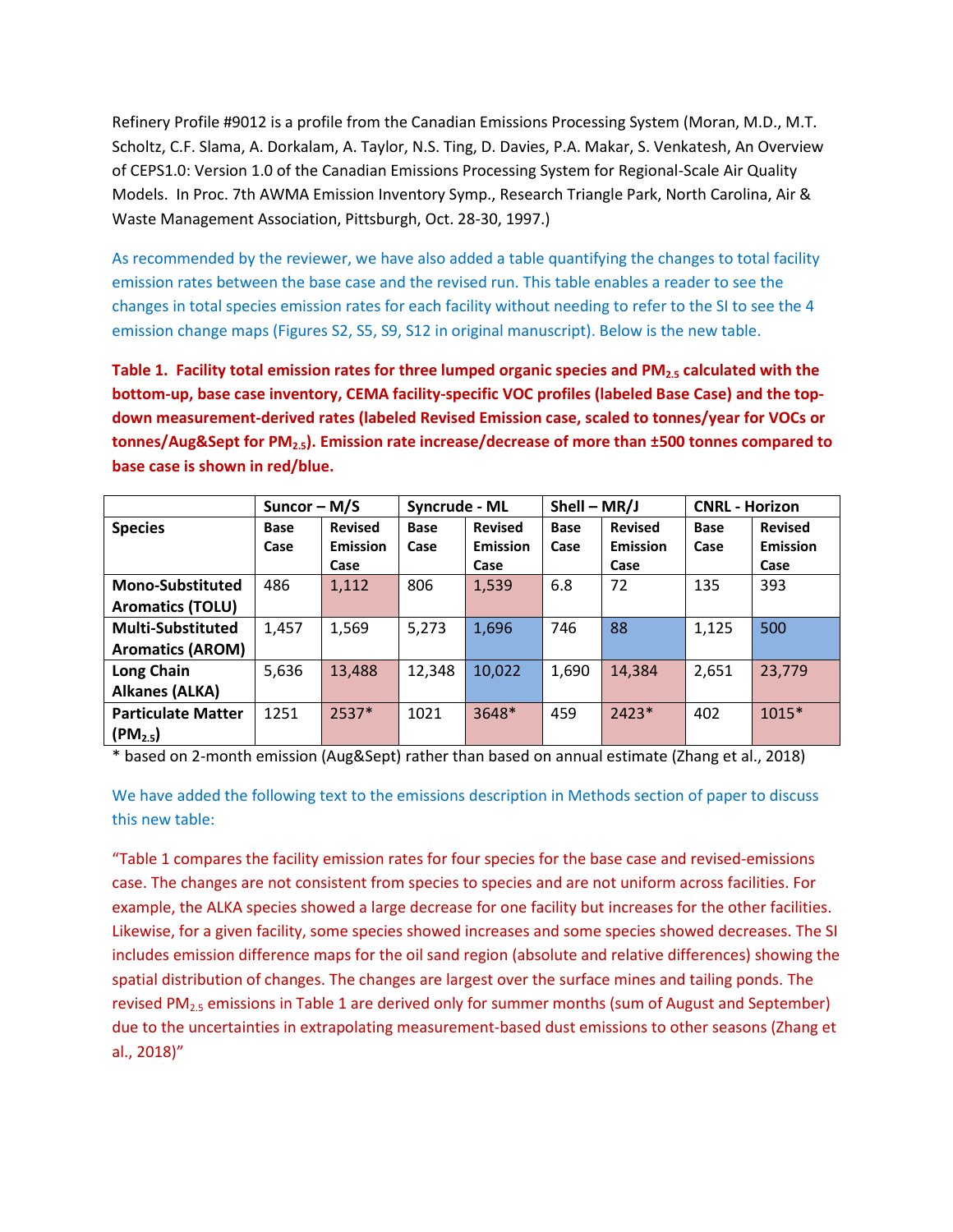#### **Specific Comments from Reviewer #1**

Specific notes: title : recommend signaling the improvements in the title, abstract : has too many methodological details including a reference to an accompanying paper. In 32-33 : not a clearly stated point, esp without having read the paper. In 27-40 : appropriate for an abstract? In 67,69 : use references instead of urls In 121-124 : seems out of place here. In 151 : consider using sections (151 Emissions, 211 Modeling, 225 Observations) In 177-193 : nomenclature is inconsistent and confusing: between paragraphs and between the text and supplemental table. In 179 : missing "(2)" after "and"? In 187: "other profiles" could include "integrated extraction and upgrading," but I am pretty sure you mean the base-case profiles. In 260-264 : Bias as a function of magnitude is very important considering how your data is being used. It is not uncommon to have a few high points driving the relationship. In addition, the std error in slopes should be reported and used in your analysis. In 276 : since you will apply a similar approach to AROM, you should discuss it here. In 307 : are you referring specifically to the secondary peak? or are there other flyover data? In 339 : Given the inherent uncertainty in this approach, did you perform analyses where you did not subtract peaks from AROM and instead lumped AROM and TOLU? In 341,350,367,395,399,430,550 : These paragraphs begin by introducing patterns that a typical reader should not have to see. This over-reliance on the supplement is distracting and makes your paper hard to read. In 455-457 : this statement is made using complex figures and then made clearly later in Figure 10. Figure 10 succinctly conveys what I believe you were trying to communicate with Figure 8 and 9. Consider removing 8/9 and associated discussion.

1) Title: recommend signaling the improvements in the title.

We have changed the title to emphasize the improvements resulting from the work: "Improved Air Quality Predictions using Measurement-Derived Organic Gaseous and Particle Emissions in a Petrochemical-Dominated Region".

2) Abstract: has too many methodological details including a reference to an accompanying paper.

We have removed some of the methodological detail in the abstract, as well as removing the references since they are already in the Methodology section. The abstract has been reduced from 447 words to 346 words. It now reads as follows:

"This study assesses the impact of revised volatile organic compound (VOC) and organic aerosol (OA) emission estimates in the GEM-MACH (Global Environmental Multiscale–Modelling Air Quality and CHemistry) chemical transport model on air quality predictions for the Athabasca oil sands region in Northern Alberta, Canada. The first emissions dataset that was evaluated (base-case run) makes use of regulatory-reported VOC and particulate matter emissions data for the large oil sands mining facilities. The second emissions dataset (sensitivity run) uses total facility emissions and speciation profiles derived from box-flight aircraft observations around specific facilities. Large increases in some VOC and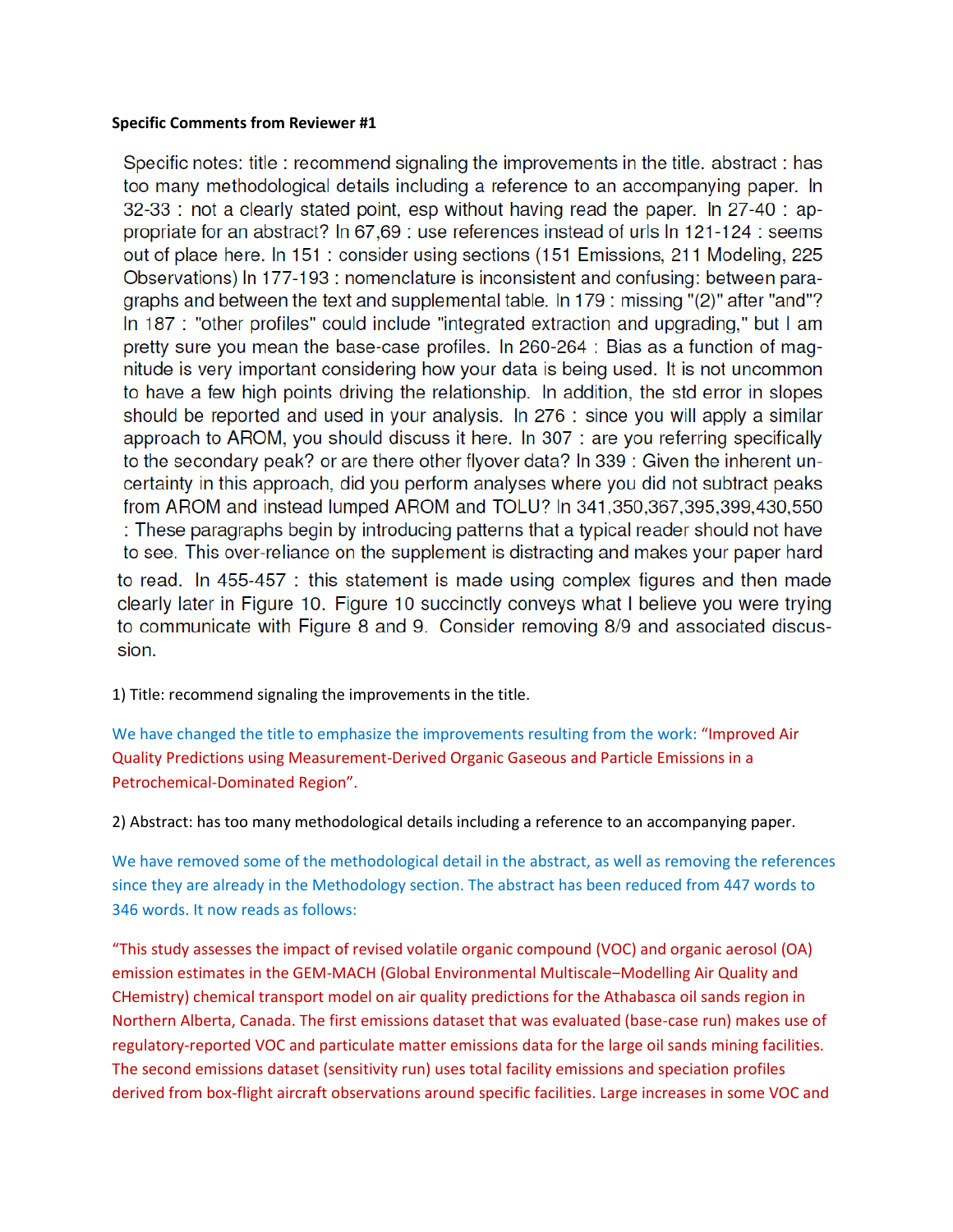OA emissions in the revised-emissions data set for four large oil sands mining facilities and decreases in others were found to improve the modeled VOC and OA concentration maxima in facility plumes, as shown with the 99<sup>th</sup> percentile statistic and illustrated by case studies. The results show that the VOC emission speciation profile from each oil sand facility is unique and different from standard petrochemical-refinery emission speciation profiles used for other locations in North America. A significant increase in the correlation coefficient is reported for the long-chain alkane predictions against observations when using the revised emissions based on aircraft observations. For some facilities, larger long chain alkane emissions resulted in higher secondary organic aerosol production, which improved OA predictions in those plumes. Overall, the use of the revised emissions data resulted in an improvement of the model mean OA bias; however, the decrease in OA correlation coefficient and a remaining negative bias suggests the need for further improvements to model OA emissions and formation processes. The weight of evidence suggests that the top-down emission estimation technique helps to better constrain the fugitive emissions in the oil sands region, which are a challenge to estimate given the size and complexity of the oil sands operations and the number of steps in the process chain from bitumen extraction to refined oil product. This work shows that the top-down emission technique may help to constrain bottom-up emission inventories in other industrial regions of the world with large sources of VOCs and OA**."**

3) Lines 32-33: Not a clearly stated point.

We changed the wording of line 32-33. The new text is as follows: "For some facilities, larger long-chain alkane emissions resulted in higher secondary organic aerosol (SOA) production, which improved OA predictions in those plumes."

4) Lines 27-40: Not appropriate for abstract.

We have removed the statement of future work in the abstract (lines 37-38) to focus and shorten abstract. We discuss IVOCs and future work in the Discussion section of manuscript.

5) Line 67,69: Use reference and not url.

We have removed the URLs and added references for the Canadian and U.S. national pollutant inventories as follows:

Government of Canada, Notice with respect to the substances in the National Pollutant Release Inventory for 2018 and 2019, Canada Gazette Part I, Vol. 152, No. 3, pp. 129-172, ISSN 1494-6076, Ottawa, January 20, 2018.

Office of the Federal Register National Archives and Records Administration, Protection of Environment, Code of Federal Regulations, Title 40, Parts 50 to 51, Special Edition of the Federal Register, U.S. government publishing office, Washington, DC 20402–0001, July 1, 2015.

6) Lines 121-124: Seems out of place here.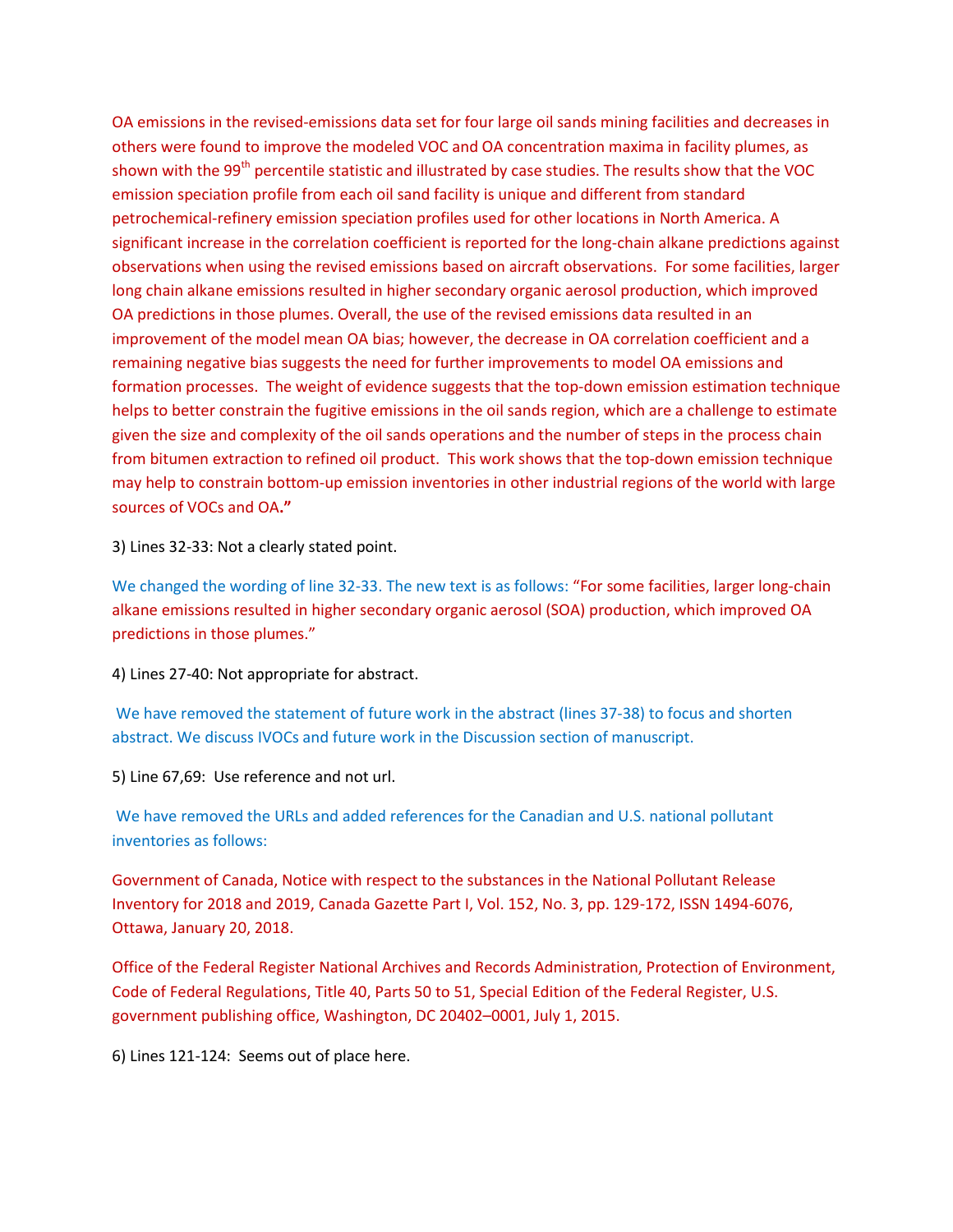The discussion on lines 121-124 in the original manuscript is already in the Methodology section, so it is redundant. We have removed the lines from the Introduction to shorten the manuscript.

7) Line 151: Consider using titles: Emissions, Modeling, Observations.

We have added the subtitles as recommended for 2.1 Emissions, 2.2 Modeling and 2.3 Observations.

8) Line 177-193: Nomenclature is inconsistent and confusing between paragraphs and between the text and supplemental table. Line 179: missing "(2)" after "and".

We have added more descriptive words to clarify the paragraph on chemical speciation profiles (discussed above in addressing general comments). We added the "(2)" text.

9) Line 187: "Other profiles" could include "integrated extraction and upgrading", but I am pretty sure you mean the base-case profiles.

We have modified the text to the VOC speciation profile paragraph, as described above in general comments. The "Other profiles" refers to the standard profiles used to speciate oil refineries in other parts of North America.

10) Line 260-264: Bias as a function of magnitude is very important considering how your data is being used. It is not uncommon to have a few points deriving the relationship. In addition, the std error in slopes should be reported and used in your analysis.

We are deriving a relationship to calculate equivalent observed lumped VOC species to compare to the same model lumped VOC species. We performed a series of linear fits to transform the PTR-MS measured VOC species (e.g. ethyl benzene vs. toluene). We agree that the standard error on slopes can provide the reader more information on robustness of the correlations. We have added this information, m=0.376±0.006 (for ethyl benzene vs. toluene) and m=0.0652±0.0008 (for propyl benzene vs toluene). We have also added the y-intercepts and their standard error, b=0.033±0.006 ppbv (for ethyl benzene vs toluene) and b=0.0011±0.0008 ppbv (for propyl benzene vs. toluene). In the linear correlation plots, there are not have a few points deriving the entire relationship. The approach of using the chemical speciation from the canister data (e.g. ethyl benzene) and correlating against a fast time tracer in the PTR-MS data (e.g. toluene) is published in Li et al., (2017).

11) Line 276: Since you will apply a similar approach to AROM you should discuss it here.

We would prefer to keep the discussion of TOLU and AROM separate for clarity.

12) Line 307: Are you referring specifically to the secondary peak? Or are there other flyover data?

The secondary peak refers to the second peak "in the figure". We have added the phrase, "in the figure" to help clarify.

13) Line 339: Given the inherent uncertainty in this approach, did you perform analyses where you did not subtract peaks from AROM and instead lumped AROM and TOLU?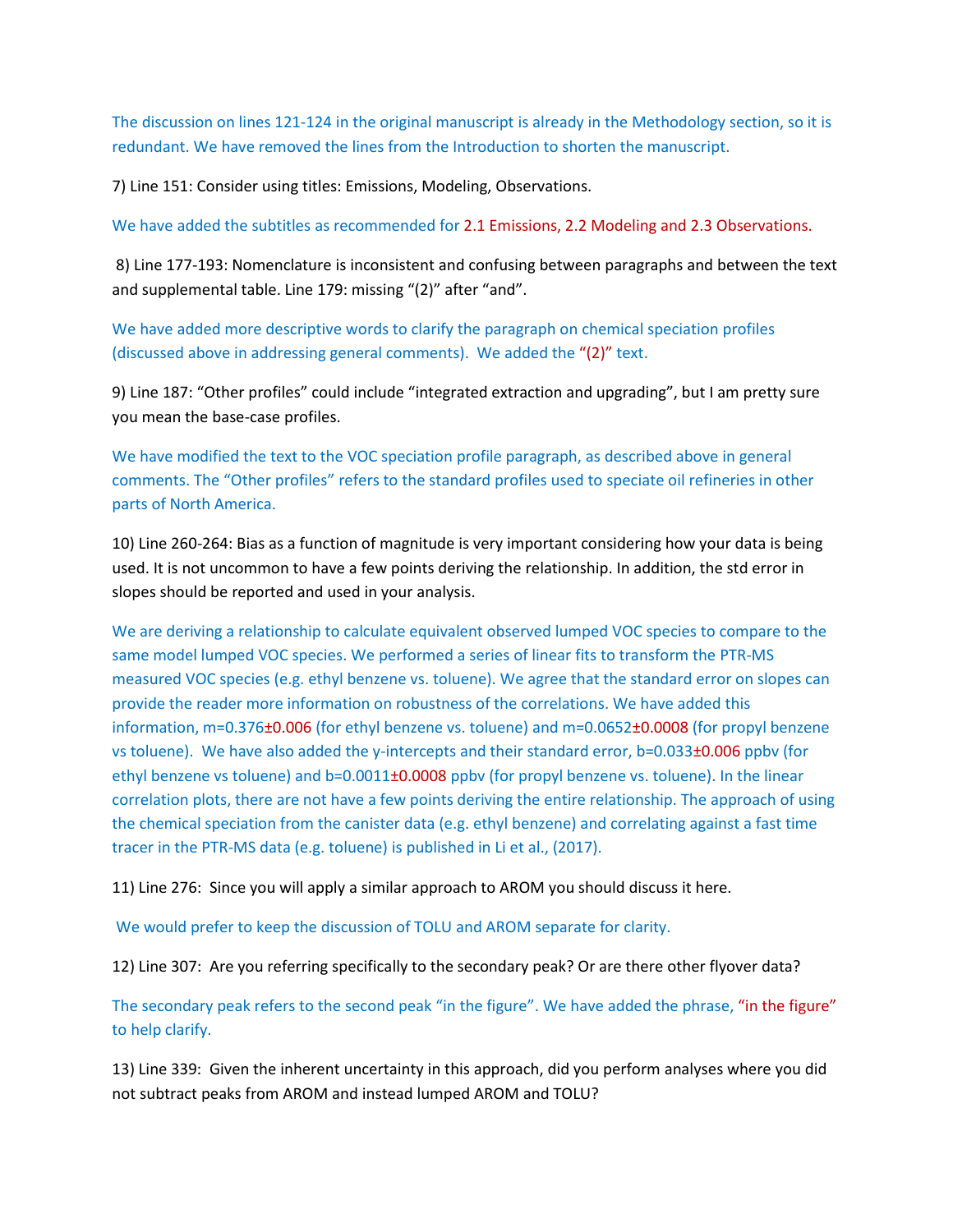We wanted to evaluate the emissions for both TOLU and AROM species since this is how the aromatics are speciated in the GEM-MACH model. We did not evaluate the sum of TOLU+AROM.

14) Line 341, 350, 367, 395, 399, 430 and 550: These paragraphs begin by introducing patterns that a typical reader should not have to see. The over-reliance on the supplement is distracting and makes the paper hard to read.

We have decided to move the supplemental figures with flight patterns as panels in the corresponding time series figures in the main section of manuscript, so the reader does not need to go back and forth to the SI. We have also moved the histograms to the main figures since they justify a conclusion in the paper.

15) Line 455-457: This statement is made using complex figures and then made clearly later in Figure 10. Figure 10 succinctly conveys what I believe you were trying to communicate with Figure 8 and 9. Consider removing 8/9 and associated discussion.

We have removed Figure 8 since it is a complex plot and its interpretation is inconclusive. Figure 9 shows that the model OA bias is improved more for samples that are influenced by petrochemical combustion, as determined by plotting bias against black carbon measurements. This is due to under-predictions in OA from petrochemical-related sources in the base case simulation. The figure also shows that the OA bias is better, but still remains even with the revised emissions, for the samples influenced by petrochemical sources. This is an important conclusion of the paper.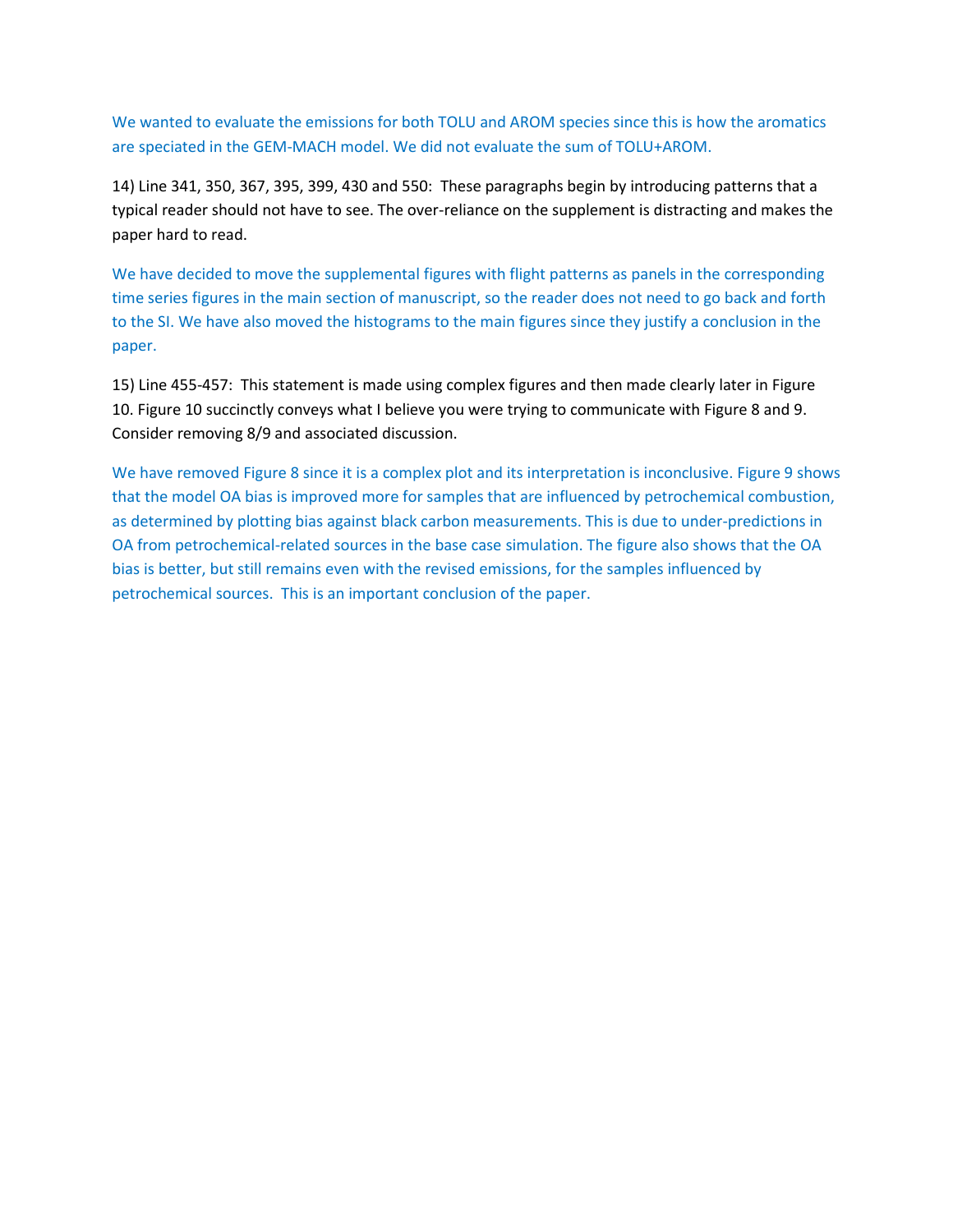### **Reviewer #2**

A. The study relies heavily on an earlier submission to Atmospheric Chemistry and Physics (Zhang et al., 2018), which describes the emissions used in the model. Publication of this earlier paper seems essential for acceptance of the present manuscript.

### This manuscript has been accepted for publication in ACP.

B. In Sections 3.1 through 3.3, the model is compared with the observations of varjous lumped hydrocarbon species. I would like to see a much clearer discussion of what is actually being evaluated here. Briefly, the aircraft measurements were used to calculate emissions, which are then used as inputs for the model. The output from the model is compared with the measurements again. Not surprisingly, the model with revised emissions, i.e. those driven by the measurements, agrees better with the measurements. The argument can thus be perceived as being circular, but I do believe it is still a useful exercise and also lays the groundwork for Section 3.4 where the organic aerosol is compared between model and measurements. Nevertheless, the paper should describe much more clearly what is being evaluated in this study (for example more detailed atmospheric transport, model resolution, temporal variability in emissions, etc.). Were the data shown in Figures 3-7 used to calculate the emissions? If so, what is learned from this study about the accuracy of the revised emissions? Are the box flights adequate to quantify emissions or is the transport more complex leading to inaccurate emissions estimates? Another option might be to use part of the measurement data to derive emissions and test the model output with these emissions versus another part of the data set. As it is, the paper gives a fairly dry comparison between the measurements and two different models, and does not describe the above subtleties in any detail.

Regarding circularity, it is present but it is very indirect. The goal of the paper is to report how good the model performance can be if we constrain the model with a top-down measurement-based emission data set. Since the two model runs are only different in their emissions, we are isolating the impact of the new emission data set. Of course, the model results still have variability compared to observations due to uncertainties in modeling meteorology and atmospheric dispersion, particularly on the local scale with pollutants still in plumes. We are also evaluating the spatial and temporal disaggregation of the facility-total emission rates, that is, the emissions processing step necessary to connect emissions inventories with AQ model input emissions files. Given all of the uncertainties inherent in the modeling, this study is clear in that we are just isolating the impact of changing the facility-total emissions rates from bottom-up inventory estimates to top-down measurement values.

It is not uncommon for models to make use of emissions derived from measurements (and this is preferred, if the emissions data from inventories are uncertain). For example, Continuous Emissions Monitoring Systems (CEMS) measure the  $SO<sub>2</sub>$  and NOx concentrations from sensors on tall stacks in Canada and the United States; the stack concentrations and flow rates are then used to calculate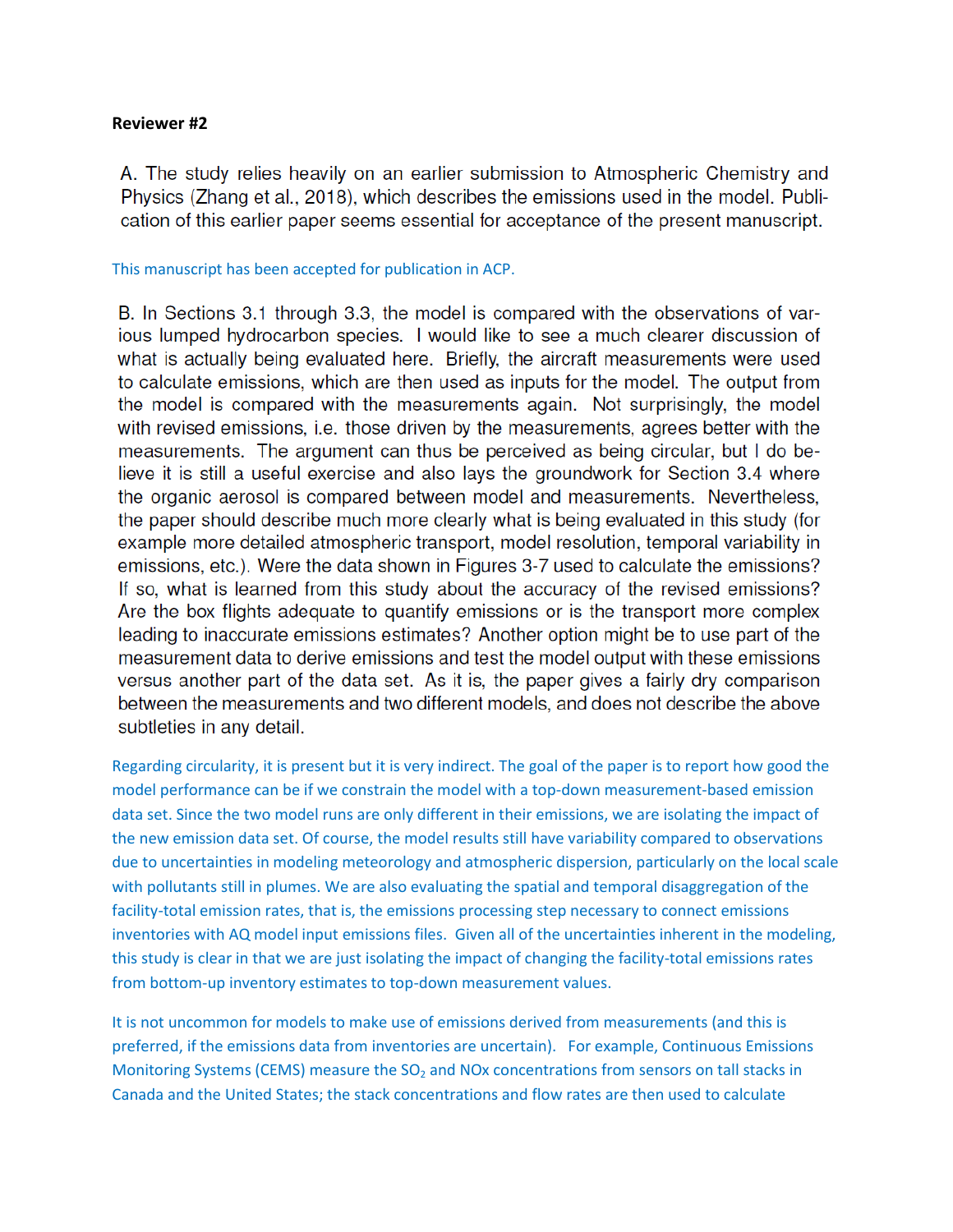measured-emission rates, which depending on the regulatory environment, may be reported as hourly emissions or annual totals. It is common for models to use the CEMS emission data. We note that the use of the new emissions in our study did not result in a perfect match with measurements downwind – which shows that either those emissions estimates are not perfect, or (more likely) the remainder of the model processes influencing predicted downwind concentrations are not perfect. We have added the following paragraph to the Discussion section, outlining this issue:

"The use of aircraft observations to both derive emissions data and evaluate the subsequent model evaluations might be taken as circular reasoning. We note first that observation derived emissions are frequently used in modelling (for example, Continuous Emissions Monitoring System concentration observations are used to generate emissions data for large stack emitters), and second, that the emissions are only one component of the overall modelling system. An improvement in the simulated VOC concentrations using observation-based emissions is only guaranteed if the emissions dominate the net model error. While our results show that the new emissions information does improve model performance, the results using that new data are not perfect, indicating other sources of error are contributing to the overall model performance."

C. I found the analysis in Section 3.4 to be quite confusing. Earlier work from this group had shown that low-volatility organic compounds are important to explain the strong SOA formation downwind from the oil sands (Liggio et al., 2016). Therefore, my expectation reading this part of the paper was for the Authors to show better model performance using the improved emissions including for low-volatility organic compounds. However, emissions of these low-volatility organic compounds were not explicitly included in the model and only mentioned as an afterthought in Section 3.4. The conclusion that is conveyed to the reader is that the observed SOA can be better explained using the revised emissions of hydrocarbons and the Authors recommend a better treatment of SOA from monoterpenes and, perhaps, including SOA from low-volatility organic compounds. I find these conclusions to be almost orthogonal to the earlier work published in Nature.

This work is one of several research studies underway at ECCC to try to understand and constrain the potential causes of the observed negative bias in OA formation near the oil sands and elsewhere. Here, we are not saying that all the OA formation can be explained with the revised VOC and POA emissions, rather, that the updates in the emissions of VOC precursors lead to *some* improvements in the overall OA performance, and hence constrain the improvement which might be expected through further work, for example, on the IVOC part of OA formation. The aircraft measurements are mostly from facility box flights, as emissions characterization was the primary goal of the first Oil Sands study. There were only 3 Lagrangian transformation flights out of a total of 21 flights. One of the drawbacks of the 2013 study was that the gaseous IVOC and SVOC species were not explicitly measured by the aircraft – hence the findings in Nature were not confirmed by observations; rather, the modelling carried out for that paper was used to show the levels of IVOC and SVOC required to account for the missing OA mass. A followup measurement study, with instrumentation specifically designed to estimate the IVOC and SVOC, both in the gas-phase and particulate phase, has just been completed (final flights on July  $5^{th}$ , 2018). In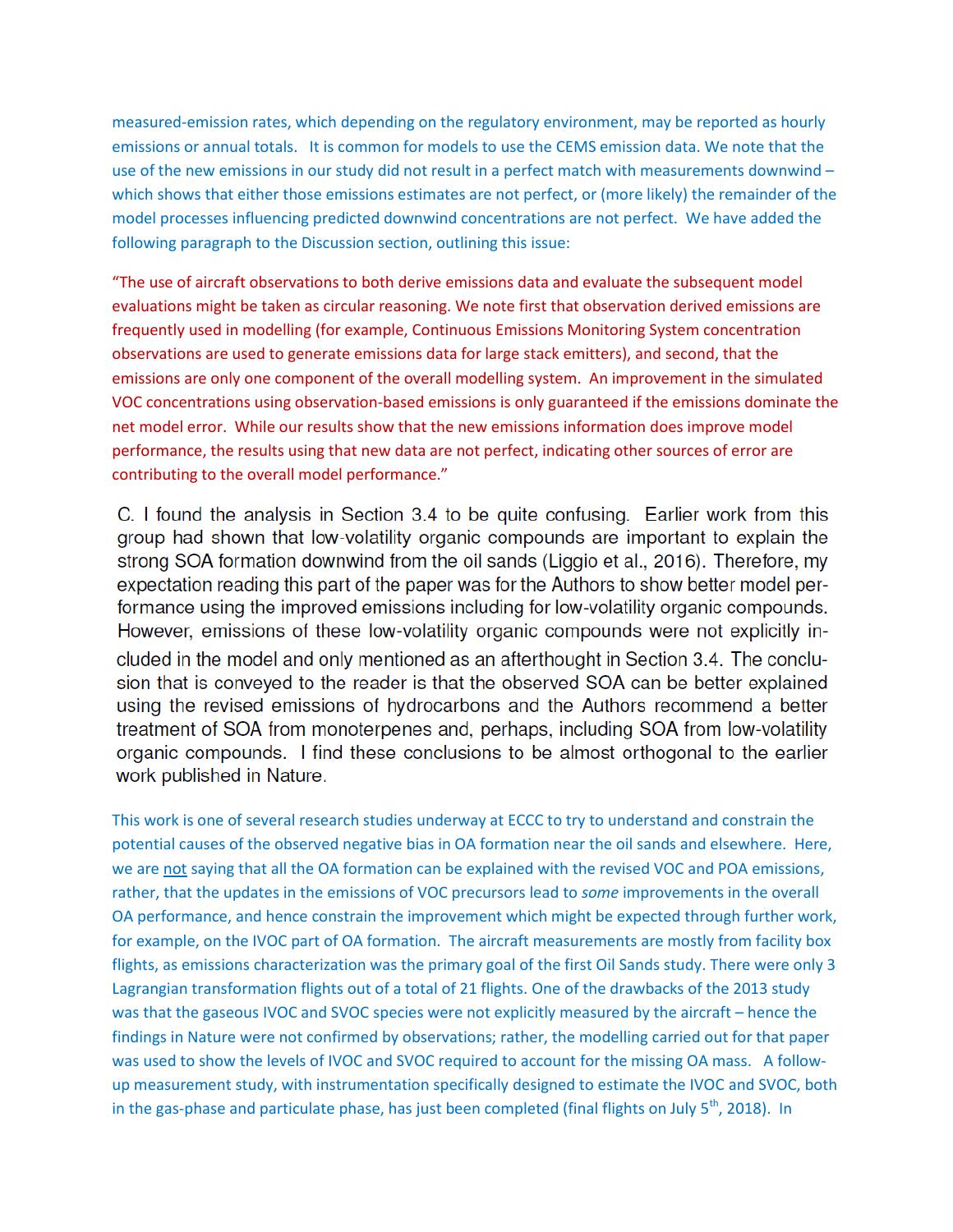preparation for the data from that study, and to further close the OA formation budget, we have asked here "To what extent may the deficit in OA be due to inaccurate emissions and speciation for VOCs and primary particulate matter?" The best approach to simulate relative IVOC contributions to SOA formation is the topic of a research project in progress by a PhD student in Dr. Stroud's group and will use the new 2018 observation data set.

Also, while the measurement-derived emissions are missing the gaseous IVOCs and SVOCs, the measurement-derived POA emissions may contain some IVOCs and SVOC species that react quickly in one oxidation step and condense onto particles. This rapid SOA mass produced would be measured by the box flights and, at least partially, accounted for in the updated OA emissions; however labeled here as POA instead of fresh SOA. In this paper, we have tried to minimize this effect by examining the model performance in the "near field" from emission flights close to facilities (assuming 5-km distance from emission source to aircraft box location and 3m/s wind results in 0.5 hr transport time). This is a short time, but not so short that some reactive precursor gases could form SOA. This will be the topic of future box modelling work with the new 2018 measurement-derived gaseous IVOC and SVOC emissions to determine how much of the measurement-derived POA is derived from the fugitive open-pit mining IVOC and SVOC emissions and their rapid particle formation.

In our current work, we see the model is under-predicting the aged background organic aerosol over the boreal forest (outside of plumes when the  $SO<sub>2</sub>$  and NOx are low). This is an independent issue from the oil sand emissions. Ongoing work by Dr. Stroud's PhD student is showing that this requires an update to the biogenic SOA yield parameters. In this current work, we do not focus on updating the biogenic VOC emissions, rather just the anthropogenic VOC and OA emissions from the facilities, as this was the manuscript goal.

We have added a Discussion section to the manuscript where these issues and future recommendations are discussed. The Discussion section and Conclusion section are as follows:

### **4.0 Discussion**

The improvement in model  $PM<sub>1</sub>$  OA mean bias due to the use of the revised emissions is encouraging; however, the decrease in correlation coefficient suggests that the spatial allocation of  $PM_1$  emissions may need further refinement. The remaining negative bias suggests that other important processes may be missing or under-represented in the model. Three recommendations emerge from recent publications and this current work:

#### 4.1 SOA Formation from Fugitive IVOC Emissions

 Recent publications suggest that fugitive intermediate volatile organic (IVOC) emissions from the OS open-pit mines are needed to represent SOA formation downwind of the OS region (Liggio *et al*., 2017). In our emissions revision, only a small portion of the IVOCs (dodecane  $C_{12}$ ) were available in the VOC speciation – these were lumped into the long-chain ALKA lumped species. IVOC species with carbon number ≥13 were not measured by the Li *et al.,* (2017) aircraft study of 2013 and thus we do not have revised IVOC emissions included in this work. Furthermore, the ALKA lumped species has an SOA yield more representative of a lower molecular-weight range, and the yield is known to increase with increasing carbon number, so the dodecane contribution would be underestimated as simulated here.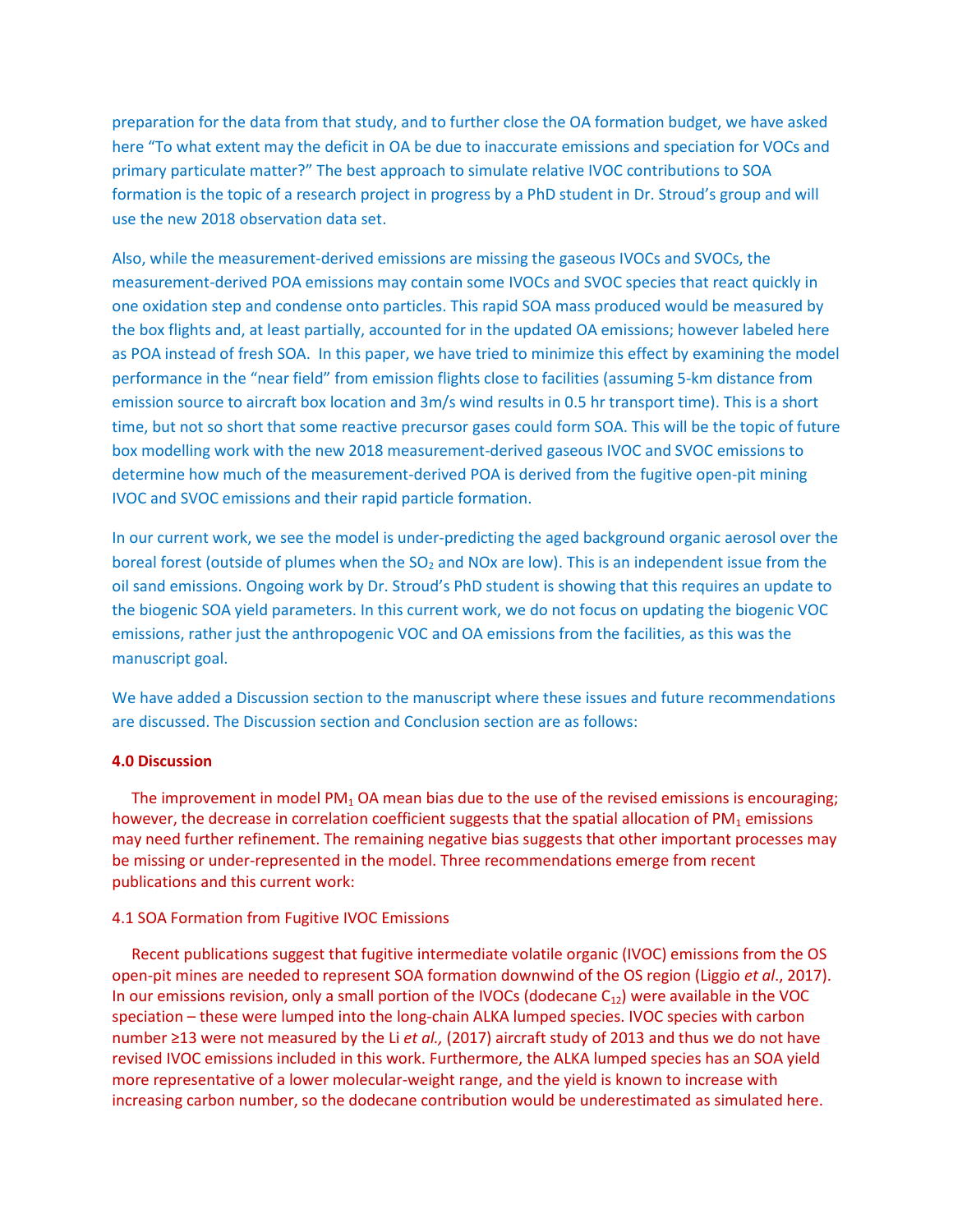Work is currently underway with GEM-MACH to implement a Volatility Basis Set (VBS) approach to SOA formation. The VBS approach will more adequately represent the intermediate and semi-volatile volatility range and chemical aging of these lower volatility compounds (Robinson *et al*., 2006). Future work will incorporate new IVOC emissions estimates from 2018 box flights around the oil sand facilities and the open-pit mines. This will help remove current uncertainties in the models and likely help improve the negative OA bias in plumes. Implementing the VBS scheme will also enable the PM emissions used here (in both emission data sets) to be distributed into volatility bins.

Also, while the measurement-derived emissions are missing the IVOCs, the measurement-derived POA emissions may contain some gaseous VOCs, IVOCs and SVOC species that react quickly and in one oxidation step yield products that condense onto particles. This rapid SOA mass produced would be measured by the box flights and, at least partially, accounted for in the updated OA emissions; however labeled here as POA instead of fresh SOA. Furthermore, there is the potential for double counting if some of the very reactive gaseous precursors react to form SOA and this is accounted for in the measured POA. In this paper, we have tried to minimize this effect by examining the model performance in the "near field" from emission flights close to facilities. This will be the topic of future box modelling work with the new 2018 measurement-derived IVOC and SVOC emissions to determine how much of the measurement-derived POA is derived from the fugitive open-pit mining IVOC and SVOC emissions and their rapid particle formation.

#### 4.2 Background Organic Aerosol Levels

 The under-prediction in background OA was a general finding from the study. The cause is believed to be due to underestimated biogenic SOA, due to the lumping of biogenic monoterpene emissions into the anthropogenic ALKE model species, and to the lack of a speciated representation of other biogenic SOA precursors such as sesquiterpenes. Future work will update the biogenic SOA yield coefficients using the VBS approach and recent smog chamber results which account for gas-phase loss of organic species to chamber walls (Ma *et al.,* 2017).

#### 4.3 Spatial Allocation of Emissions

 Future field studies should also focus on improving within-facility spatial allocation of PM emissions. For example, within-facility data such as the GPS location of the mining trucks would be helpful to derive their activity diurnal profiles and to improve truck emission spatial allocation within a facility. The GPS data would also be useful to define the location of freshly excavated open-pit mines within a facility to spatially allocate IVOC emissions.

#### **4) Conclusions**

 Overall, the weight of evidence suggests that the top-down emission estimation technique applied to the OS surface mining facilities helps to better constrain reported facility-total organic emissions, as shown here by improved model predictions when the revised emissions are employed. We note that emissions from these sources are a challenge to calculate in bottom-up inventories due to the potential for fugitive emissions. For the mono- and multi-substituted aromatics (TOLU and AROM), the revised emission rates from facilities were more fine adjustments, as some facility totals increased and some decreased and the overall biases compared to observations improved for AROM but degraded for TOLU. However, the model's ability to predict very high aromatic concentrations in plumes improved with the revised emissions, as shown by the 99<sup>th</sup> percentile statistic and the case studies. For the long-chain ALKA species, the revised emissions may have over-corrected, on average, as shown by the increase in mean bias for the entire aircraft data set. However, the correlation coefficient did improve significantly for the